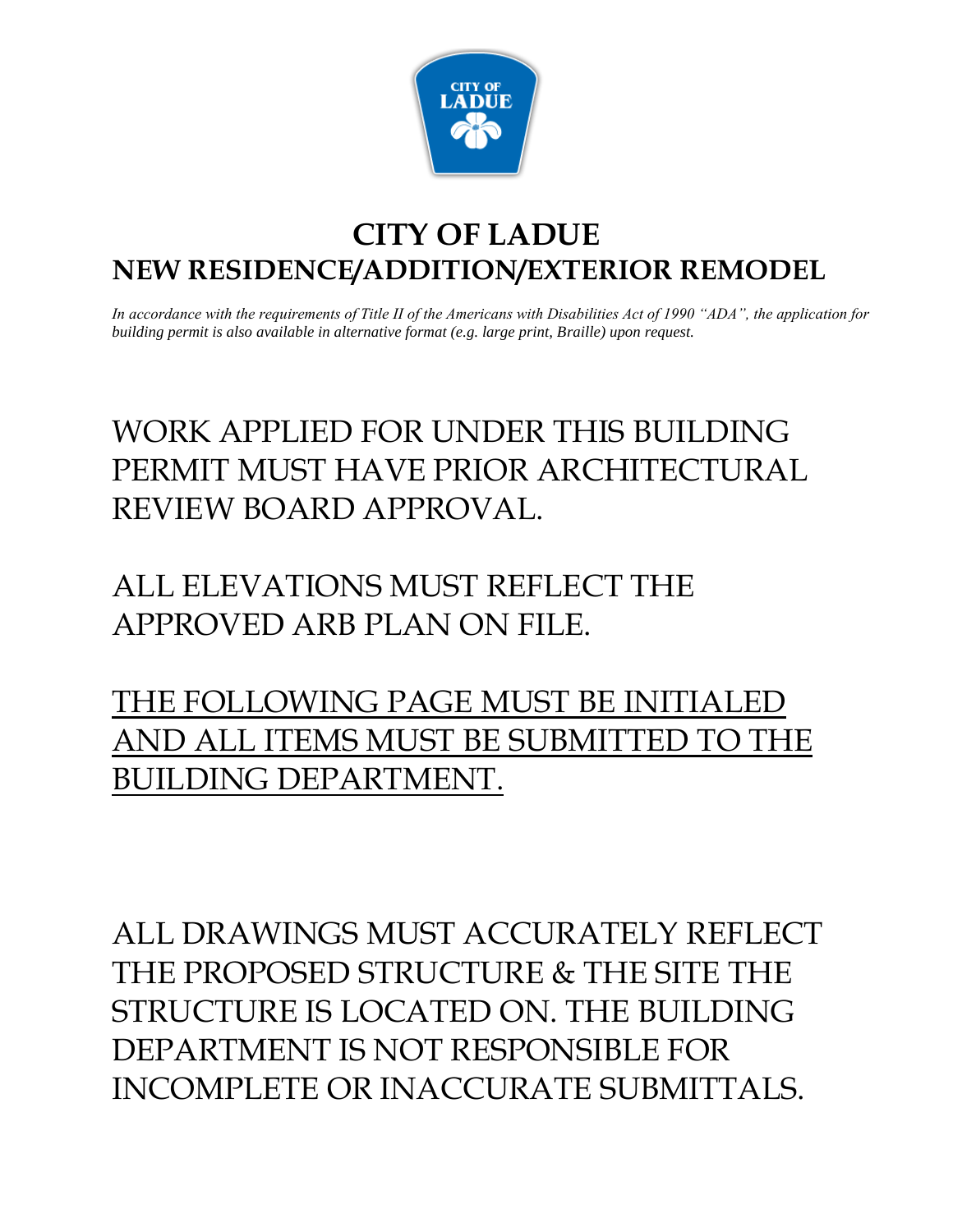### **SUBMITTAL REQUIREMENTS:**

- ⎯ Cover Page with code block, flood plain information and index locator.
- Site locator map indicating property location.
- ⎯ Site plan indicating the following:
	- o Property lines
	- o Building Setbacks and any easements
	- o Stream buffer information
	- o Existing structures (with notes regarding how many stories and construction type)
	- o Fencing, paving, retaining walls, poles, pools, etc.
	- o Significant trees, existing/proposed landscaping.
	- o Grades, existing and proposed.
	- o Curb cuts.
	- o Indicate location and size of addition or area of work.
- ⎯ TWO full sets of construction documents, one with trustee signatures (if applicable)
- ⎯ TWO copies of structural calculations (if needed)
- ⎯ \$100 Deposit Fee for Additions or Exterior Renovations.
- ⎯ Landscape plan for **New Residences or New Commercial** \$500.00 deposit fee required. See landscape checklist.
- ⎯ Green space and impervious coverage calculations
- ⎯ Storm water mitigation
- MSD Storm Water Management approval letter. **(ALL NEW RESIDENCES or PROJECTS DISTURBING OVER 1 ACRE)**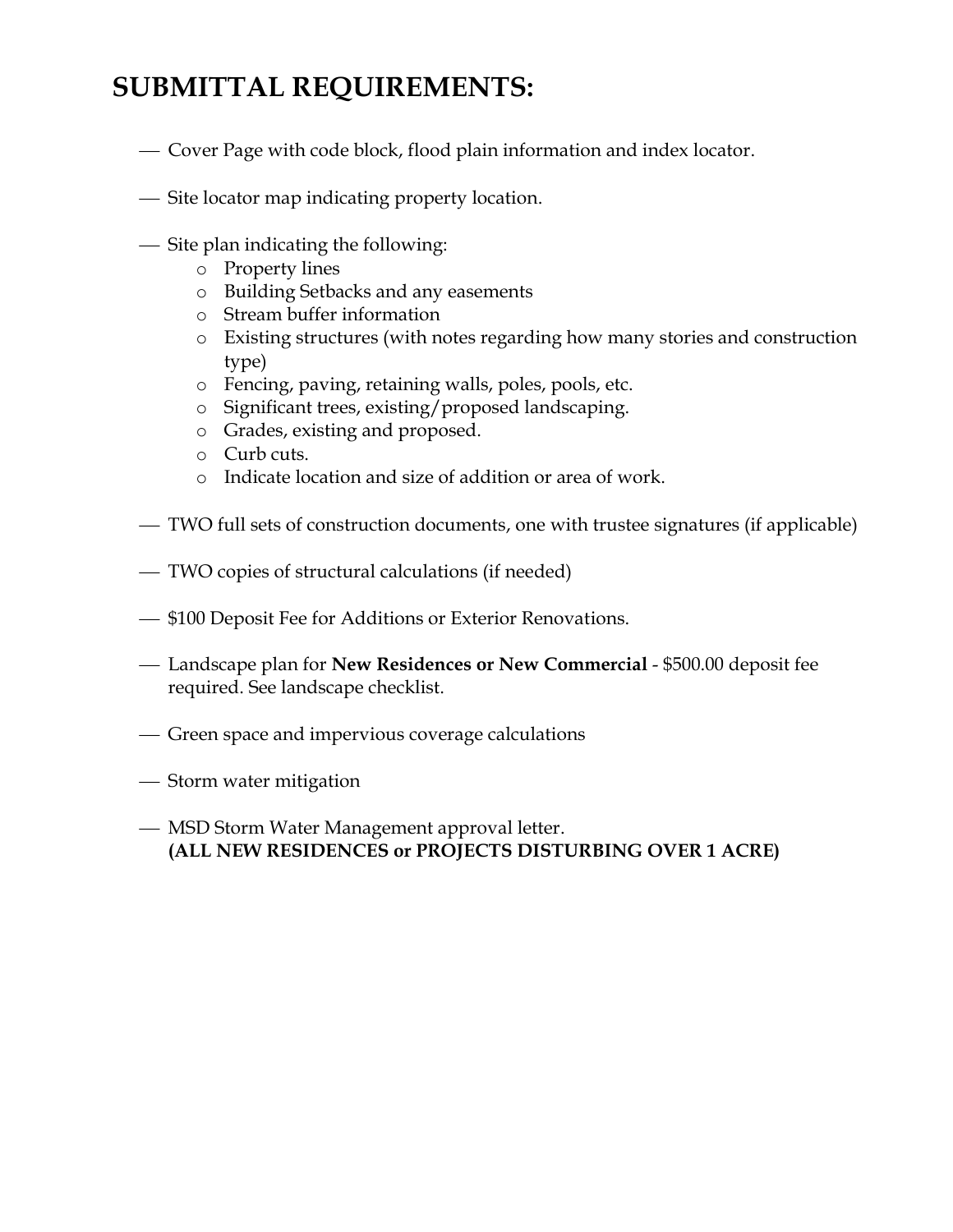#### **CITY OF LADUE APPLICATION FOR BUILDING PERMIT**

*The owner is responsible for ensuring that the information on the Application is true and complete. If your property is in the flood plain, consult with the Building Official or Director of Building & Planning before proceeding. The City Staff will assist you in meeting the requirements of this application.*

#### **Requirements for Applications**

City Ordinances require than an application must have the following items at the time of submission:

- The fully executed application form which must be signed by the owner or owner's agent. When listing proposed work to be performed include all elements such as fences, patio coverings, pools, retaining walls etc. that you are including in your permit review. Only the items listed will be covered and subsequent components will require additional permits.
- If proposed construction is new or alters the outward appearance of a building, include photographs of neighboring properties and evidence (letter, signatures on plans) that subdivision trustees have been notified of the proposed project.
- \$100 deposit for residential work, \$500 for new residences payable cash or check only.

The Site Plan shall be drawn accurately to scale and must show the entire lot, building lines, existing and proposed grades (in terms of mean sea level elevations), street rights-of-way abutting the property, and all existing and proposed structures. Applications without this site plan will not be accepted.

The Drawings and Specifications must be drawn accurately to scale and shall include: plans, elevations, and necessary sections to indicate clearly the character and construction of the proposed work.

The Drawings and Specifications must bear the seal of an architect or professional structural engineer registered in the State of Missouri. Sealed drawings and specifications must comply with the provisions of Section 110-71 of the City's Code of Ordinances. Note: no seal is required for plans for one story buildings that neither exceed 400 square feet nor call for new footings or foundations.

Additions should maintain the character and standards of the original building or relate well to it architecturally.

#### **Plan Review**

For new homes, additions to existing homes or modifications to outward appearance, the application materials with photographs of adjoining property, will be submitted to the Architectural Review Board for their review to determine if the new construction will conform to proper architectural standards of appearance and design and be in conformance with surrounding structures as to style, design, and size. Upon completion of this review, construction documents will need to be submitted to the Building Official for review as to conformance with the City's Zoning and Building Ordinances.

The Building Official's review may reveal a potential violation of City Ordinances in the Owner's request. In such cases, the owner/agent may revise the proposal so that it complies with the ordinances and submit plans for further review.

When the City's review has been completed the owner/agent will be notified that the permit has been issued or the review comments will be forwarded to the owner/agent. Building permit fees are paid when the permit is picked up.

**Subdivision Trustees: Trustee notification is required on any project affecting the outward appearance of the building. Trustees should be given the opportunity to review an applicant's plans. Subdivision indenture provisions may require alterations to a plan that is otherwise in conformance with City ordinances.**

Removal of trees over 6" caliper @ 4 ½ ft. is prohibited without a permit and may require a review by the City Arborist. Please ask the Building Department staff about this important aspect of your proposed improvements.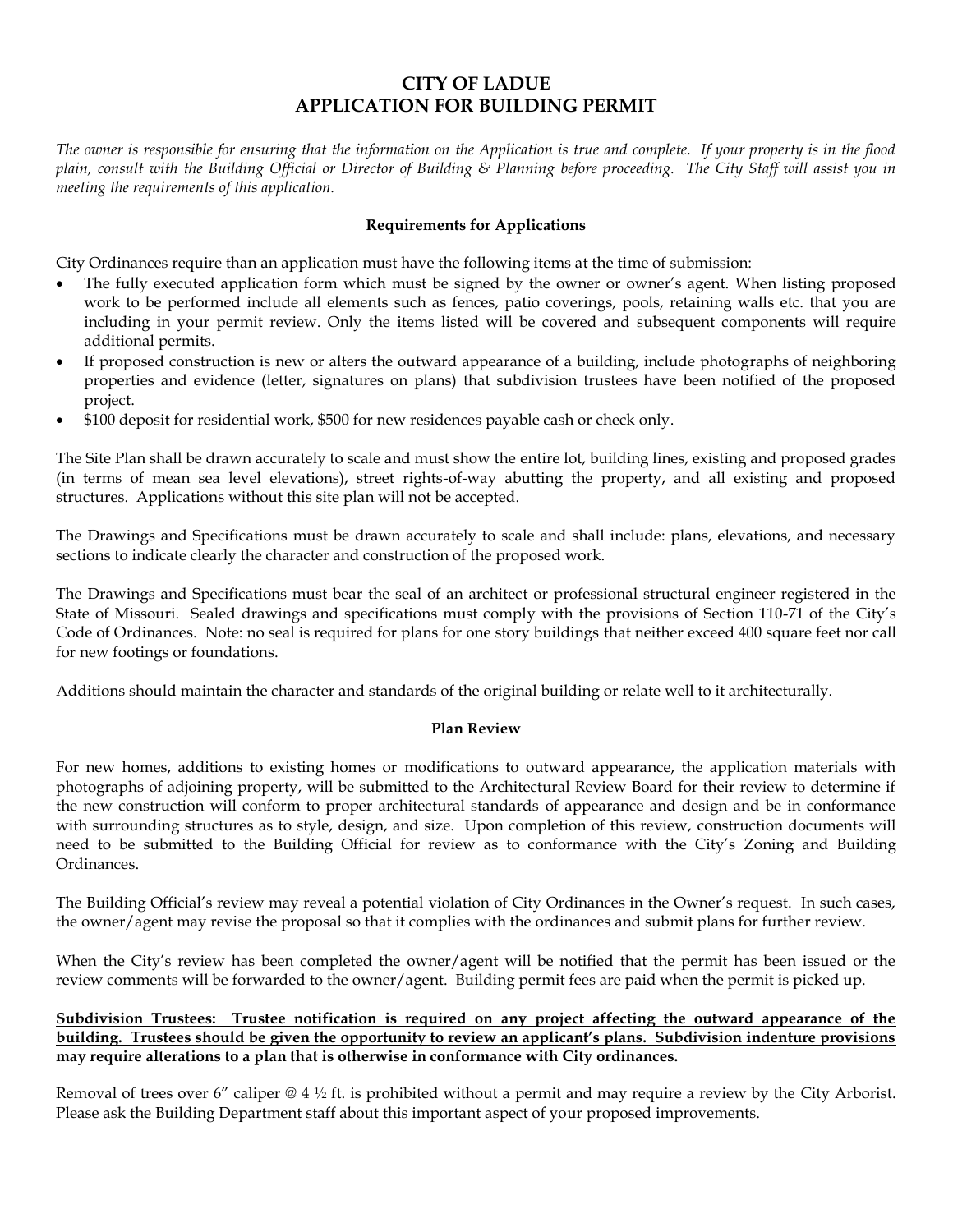#### **Permit Fees, Inspections, Inspection Fees**

Building Permit fees are assessed at the time the permit is issued based on preliminary cost estimates. Above \$1,000 in cost, the fee is \$5.00 (residential) or \$6.00 (commercial) per \$1,000 or part thereof in excess of \$1,000. The total fee shall conform to the total cost of the work or operation.

**Pre-Construction Inspections:** Structures to which alterations or additions are proposed may be subject to an inspection by the Building Commissioner prior to the commencement of work to determine the safety and condition of the structure.

**Required Inspections:** A minimum of six (6) inspections are required unless the nature of the work is such that the Building Commissioner deems more or fewer inspections are necessary. Inspection fees in excess of those paid for at the time of permit issuance must be paid at or before the final inspection.

#### **Other Important Information**

**Permit Expiration:** Permits expire three months after the date of issuance unless the permitted work has begun. One extension up to three additional months may be granted by the Building Commissioner upon written application by the applicant stating the conditions which prevented commencement of the work within the three month period.

**Time Limit on Completion of Work:** Work for which a permit was issued must be completed within a period of time specified by the Building Official but not to exceed one year from date of issuance. The Building Official, with the approval of the City Council, may extend the date for completion.

**Permit Forfeiture and Cancellation:** Permits issued but not called for or accepted by the applicant within ninety (90) days from issuance shall be cancelled and the deposit forfeited. Deposits on applications subsequently denied by the Building Official will be forfeited.

**Violations:** Work conducted in violation of the City's building codes will be cause for revocation of the permit. Reinstatement of a permit can be accomplished only upon application to the Building Official showing that the provisions of all city ordinances are being met.

**Other Required Permits:** Land Disturbance, Tree Removal, Demolition, Heating & Cooling, Plumbing, Electrical, and Elevators, all require separate permits and inspections. The Building Department staff will work with applicants to meet the various requirements in a timely manner.

Plans will be kept by the Building Department for five years following issuance at which time they will either be returned to the applicant or destroyed if they are not picked up.

**Please note that approval of this permit does not waive any other permit or other authorization by the City or other applicable jurisdiction that may be required for you to fully complete your proposed project. This permit would only authorize the work requested by this permit and other components of the project would require separate building permits and reviews.**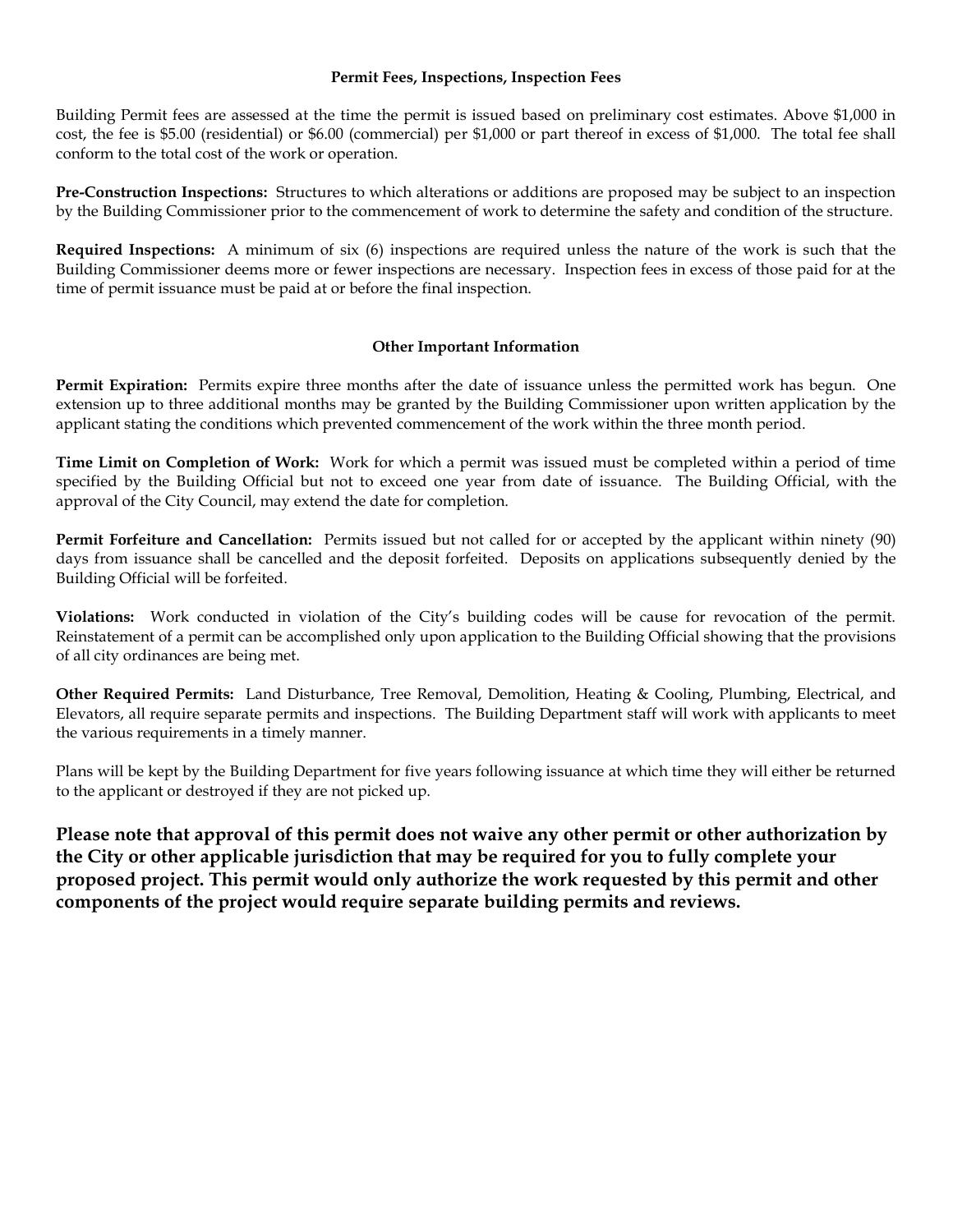### **City of Ladue Building Permit Application Form**

*Note: Any data marked with an asterisk (\*) may be obtained by calling the Building Department.*

|                                                                                                                 | Part I: Applicant Information: |                                                                                                                                                                                                                                |    |  |
|-----------------------------------------------------------------------------------------------------------------|--------------------------------|--------------------------------------------------------------------------------------------------------------------------------------------------------------------------------------------------------------------------------|----|--|
|                                                                                                                 |                                |                                                                                                                                                                                                                                |    |  |
| Owner of property: <u>contained a set of property:</u>                                                          |                                |                                                                                                                                                                                                                                |    |  |
|                                                                                                                 |                                |                                                                                                                                                                                                                                |    |  |
| Owner's Telephone: Communication E-Mail: Communication E-Mail:                                                  |                                |                                                                                                                                                                                                                                |    |  |
|                                                                                                                 |                                |                                                                                                                                                                                                                                |    |  |
| Application is hereby made to the Building Official of the City of Ladue for a permit to build or construct     |                                |                                                                                                                                                                                                                                |    |  |
| at/on the above listed property, such construction being in                                                     |                                |                                                                                                                                                                                                                                |    |  |
| accordance with the drawings and specifications presented herewith and in conformity with the provisions of the |                                |                                                                                                                                                                                                                                |    |  |
| Building, Zoning, and other applicable ordinances, the estimated cost of which is \$                            |                                |                                                                                                                                                                                                                                |    |  |
|                                                                                                                 |                                |                                                                                                                                                                                                                                |    |  |
| Contractor: Contractor:                                                                                         |                                | Architect: National Architect:                                                                                                                                                                                                 |    |  |
|                                                                                                                 |                                | Address: Andreas Address and Address and Address and Address and Address and Address and Address and Address and Address and Address and Address and Address and Address and Address and Address and Address and Address and A |    |  |
| Telephone: Telephone:                                                                                           |                                | Telephone: The Contract of the Contract of the Contract of the Contract of the Contract of the Contract of the Contract of the Contract of the Contract of the Contract of the Contract of the Contract of the Contract of the |    |  |
|                                                                                                                 |                                |                                                                                                                                                                                                                                |    |  |
|                                                                                                                 | Part II: Property Information: |                                                                                                                                                                                                                                |    |  |
| Is any part of the subject property in the Flood Plain?                                                         | Yes                            | No                                                                                                                                                                                                                             |    |  |
| Total Area of Land Disturbance: (If greater than 1 acre, a separate Land Disturbance Permit is required.)       |                                |                                                                                                                                                                                                                                |    |  |
|                                                                                                                 |                                | <i>*Zoning District:</i>                                                                                                                                                                                                       |    |  |
| b. Required Building Setbacks: Front Rear Rear Side                                                             |                                |                                                                                                                                                                                                                                |    |  |
| c. Required Accessory Use Setbacks: Front Rear Rear Rear Side Key                                               |                                |                                                                                                                                                                                                                                |    |  |
| d. Does the property border two or more streets?Yes                                                             | No                             |                                                                                                                                                                                                                                |    |  |
| If yes, names of streets:                                                                                       |                                |                                                                                                                                                                                                                                |    |  |
| e. Is property subject to Special Use Permit?                                                                   | Yes<br>No                      |                                                                                                                                                                                                                                |    |  |
| f. Has a Variance to the Zoning Ordinance ever been granted/applied for?                                        |                                | Yes                                                                                                                                                                                                                            | No |  |
| g. Square footage of addition/new home, (including attached garages, covered porches, etc.): ________________   |                                |                                                                                                                                                                                                                                |    |  |
| h. Building height:                                                                                             |                                | (See Ordinance 1175 Sec. XIII for definitions)                                                                                                                                                                                 |    |  |
| i. Depth below grade: Number of Stories: Number of Stories:                                                     |                                |                                                                                                                                                                                                                                |    |  |
|                                                                                                                 |                                | Roof material and color:<br><u>Letting</u> the material and color:                                                                                                                                                             |    |  |